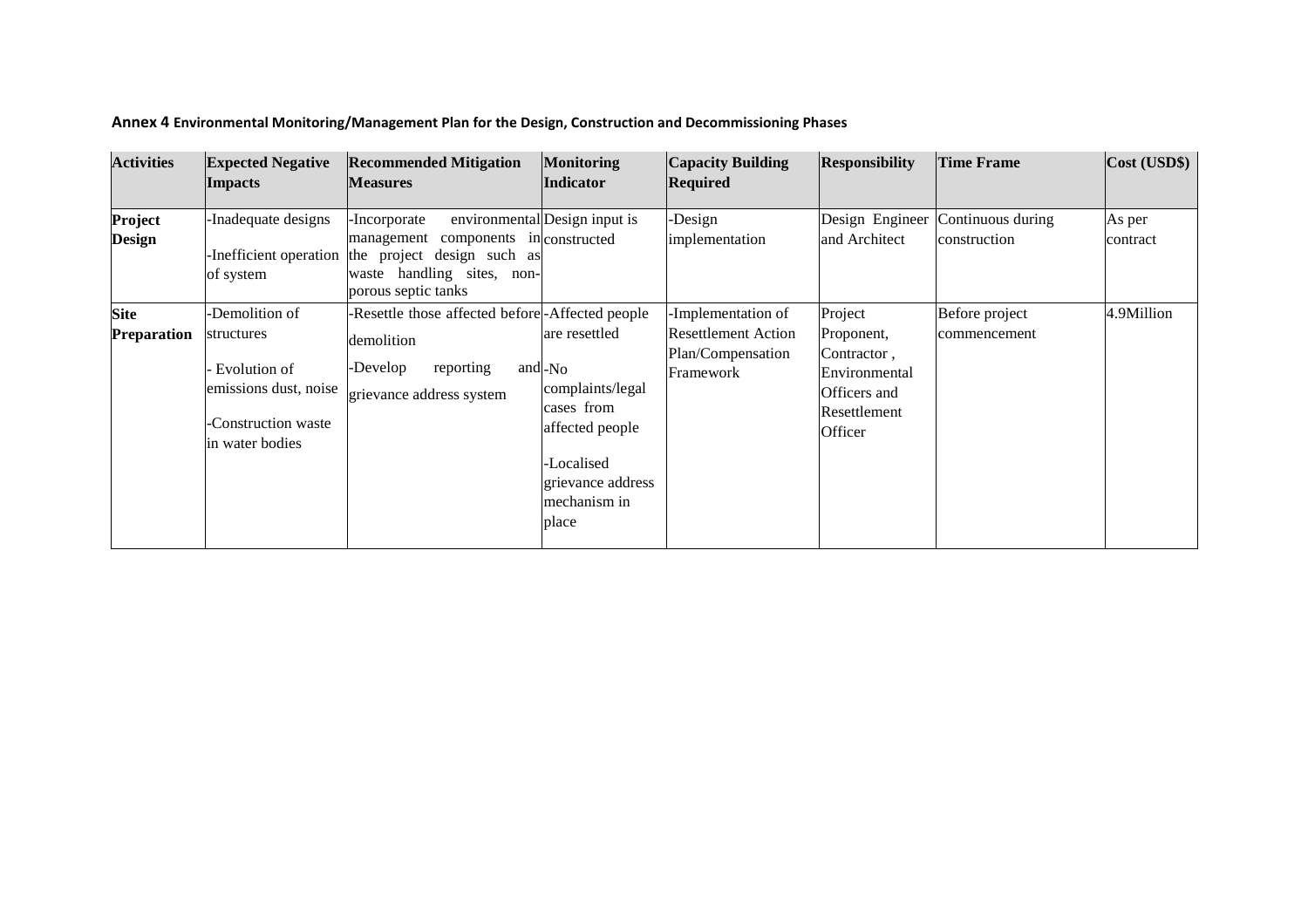| <b>Activities</b>                 | <b>Expected Negative</b><br><b>Impacts</b>                                                                                | <b>Recommended Mitigation</b><br><b>Measures</b>                                                                                                                                                                                                                                 | <b>Monitoring</b><br>Indicator                                                                                                                                                                | <b>Capacity Building</b><br><b>Required</b>                                                                                                                                                                                                                                            | <b>Responsibility</b>                                                                            | <b>Time Frame</b>                                  | Cost (USD\$)     |
|-----------------------------------|---------------------------------------------------------------------------------------------------------------------------|----------------------------------------------------------------------------------------------------------------------------------------------------------------------------------------------------------------------------------------------------------------------------------|-----------------------------------------------------------------------------------------------------------------------------------------------------------------------------------------------|----------------------------------------------------------------------------------------------------------------------------------------------------------------------------------------------------------------------------------------------------------------------------------------|--------------------------------------------------------------------------------------------------|----------------------------------------------------|------------------|
|                                   |                                                                                                                           | -Fence off project area<br>-Prohibit dumping in water in air<br>bodies<br>-Develop<br>disaster<br>a<br>emergency rescue plan<br>-Train on first aid                                                                                                                              | No complains of<br>and respiratory<br>problems<br>-Clean water body<br>and no complaints<br>for other users<br>not covered in dust and disaster<br>Disaster and<br>emergency plan in<br>place | No visible particles - Implementation of<br>emissions control<br>mitigation<br>Construction waste,<br>liquid and solid Waste<br>management<br>-Water Quality<br>monitoring<br>Vegetation covers - Emergency response<br>management plan<br>-First aid training and<br>emergency drills | Project<br>Proponent,<br>Contractor,<br>Environmental<br>Officers and<br>Resettlement<br>Officer | Continuous during site<br>preparation/construction | $2,000$ per site |
| <b>Construction</b><br>excavation | -Destruction of<br><b>Physical Environment</b><br>Soil erosion and<br>compaction<br>-Obstruction<br>natural water courses | 1.Develop<br>soil<br>management measures<br>Limit the circulation of-Visual clear water - Transport vehicle<br>heavy machinery to minimal with low turbidity<br>of areas<br>3. Plan work in sections to<br>avoid opening up areas that-No solid waste is<br>are left undeveloped | erosion-Absent loose<br>materials<br>-Low sediments<br>and siltation<br>deposited in the                                                                                                      | Train on soil<br>conservation measures<br>management<br>-Work planning for<br>environmental<br>conservation<br>-Landscaping, tree                                                                                                                                                      | Design Engineer,<br>Architect and<br>Resident<br>Engineer                                        | Continuous during<br>development and<br>operation  | 500 per site     |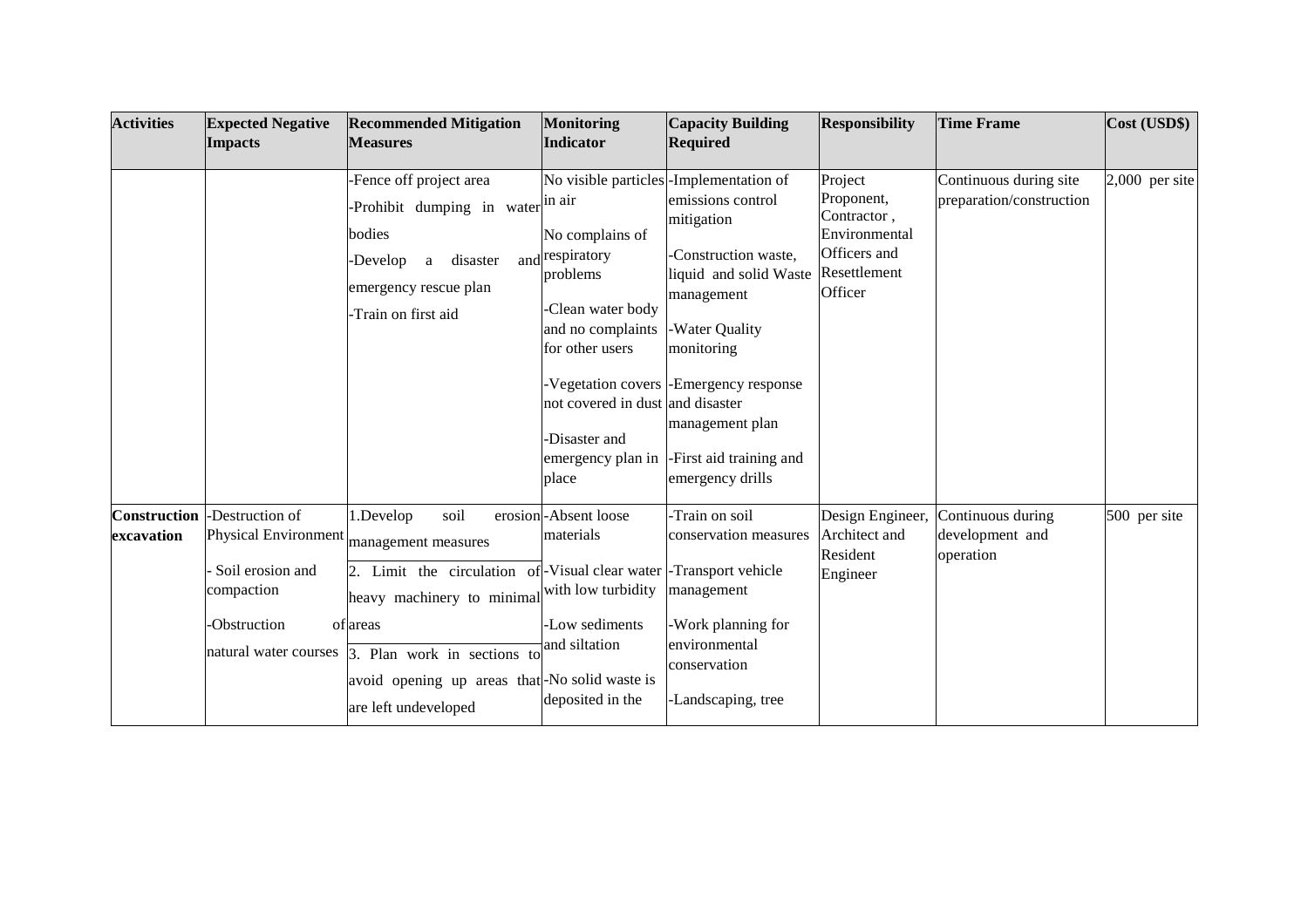| <b>Activities</b> | <b>Expected Negative</b><br><b>Impacts</b>                                                                                                          | <b>Recommended Mitigation</b><br><b>Measures</b>                                                                                                                                                                                                        | <b>Monitoring</b><br>Indicator                                                                                                       | <b>Capacity Building</b><br><b>Required</b>                                                                     | <b>Responsibility</b>                                                                                                        | <b>Time Frame</b>                                             | Cost (USD\$)     |
|-------------------|-----------------------------------------------------------------------------------------------------------------------------------------------------|---------------------------------------------------------------------------------------------------------------------------------------------------------------------------------------------------------------------------------------------------------|--------------------------------------------------------------------------------------------------------------------------------------|-----------------------------------------------------------------------------------------------------------------|------------------------------------------------------------------------------------------------------------------------------|---------------------------------------------------------------|------------------|
|                   |                                                                                                                                                     | Develop<br>solid<br>4.<br>trapping structures to trap any<br>solid waste before waste water -Number of<br>is dumped<br>5. Conserve available trees as<br>much as possible or replant -Number of shade<br>trees harvested to pave way<br>for development | waste sewer system and<br>neighbouring land<br>surviving trees or<br>mature trees<br>or fruit trees                                  | planting and<br>management                                                                                      |                                                                                                                              |                                                               |                  |
|                   | <b>Water Supply-Increased Water</b><br>Demand/Supply<br>-Reduced Water<br>Quality<br>-Reduced<br>quality due increased tank<br>release of raw sewer | Evaluate<br>the<br>1.<br>the<br>of<br>requirements<br>construction visa vis available<br>water<br>$\text{water}$ $\boxed{2. \text{ Construct non-porous septic}}$                                                                                       | water-Records on<br>amount of water<br>used<br>-Changes in areas<br>water quality<br>Development of<br>roof gutter, storage<br>tanks | Public consultation<br>-Shared resources<br>record keeping<br>-Water Quality analysis<br>-Rain Water Harvesting | Design Team,<br>Resident<br>Architect,<br>Engineer and<br>Contractor<br>Resident<br>Architect,<br>Engineer and<br>Contractor | -During construction<br>-During construction and<br>operation | $2,000$ per site |
|                   |                                                                                                                                                     | rain<br>Develop<br>3.<br>water<br>collection systems to help<br>supplement water shortage<br>4. Conduct water quality<br>monitoring                                                                                                                     | -Frequency of<br>empting septic tank                                                                                                 |                                                                                                                 | Resident<br>Architect,<br>Engineer $&$<br>Contractor<br>Resident<br>Architect,<br>Engineer &<br>Contractor                   | -During construction<br>-During construction and<br>operation |                  |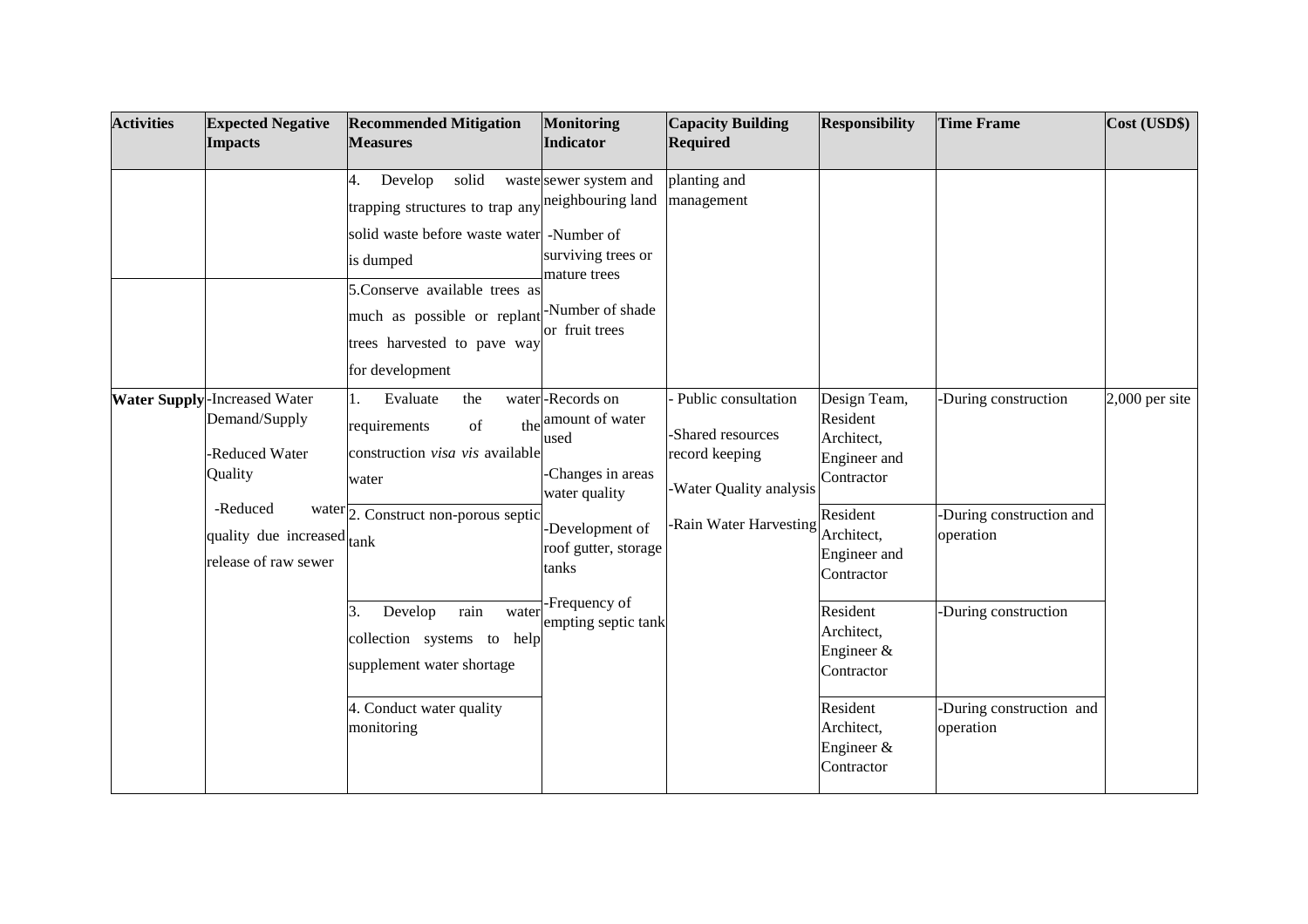| <b>Activities</b>          | <b>Expected Negative</b><br><b>Impacts</b>                                                             | <b>Recommended Mitigation</b><br><b>Measures</b>                                                                                                                                                                                                                                                                                                                                                                                                                                                                                                                                                                                                                                                                                                                        | <b>Monitoring</b><br>Indicator                                                                           | <b>Capacity Building</b><br><b>Required</b>                                               | <b>Responsibility</b>                                                                                      | <b>Time Frame</b>                                                             | Cost (USD\$) |
|----------------------------|--------------------------------------------------------------------------------------------------------|-------------------------------------------------------------------------------------------------------------------------------------------------------------------------------------------------------------------------------------------------------------------------------------------------------------------------------------------------------------------------------------------------------------------------------------------------------------------------------------------------------------------------------------------------------------------------------------------------------------------------------------------------------------------------------------------------------------------------------------------------------------------------|----------------------------------------------------------------------------------------------------------|-------------------------------------------------------------------------------------------|------------------------------------------------------------------------------------------------------------|-------------------------------------------------------------------------------|--------------|
|                            |                                                                                                        | 5. Install water saving supply<br>and outlet systems like water<br>saving taps, flashing systems<br>etc                                                                                                                                                                                                                                                                                                                                                                                                                                                                                                                                                                                                                                                                 |                                                                                                          |                                                                                           | Resident<br>Architect,<br>Engineer &<br>Contractor                                                         | -During construction and<br>operation                                         |              |
| <b>Construction</b><br>and | Waste<br>Generation/High<br><b>Maintenance Demand of Raw</b><br>material<br><b>Effluent Generation</b> | 1. Source durable project<br>materials from local suppliers<br>who use environmentally<br>friendly processes in their<br>operations.<br>2. Ensure accurate budgeting<br>and estimation of actual<br>construction material<br>requirements to ensure that the environment<br>least amount of material<br>necessary is ordered; conduct<br>appropriate storage of material disease vectors and<br>to reduce impacts of weather rodents<br>elements such as water runoff,<br>wind among others<br>3. Ensure that damage or loss<br>of materials at the project site<br>is kept at minimal through<br>proper storage; leftover/waste<br>materials should be<br>refurbished or used in other<br>projects or donated to<br>community members rather<br>than being disposed of | -Clear and clean<br>site<br>-Absence of<br>fugitive materials<br>-Absence of<br>offensive<br>-Absence of | -Bulk Budgeting<br>-Pollution Control,<br>Environmental<br>Conservation and<br>Management | Resident<br>Architect,<br>Engineer $&$<br>Contractor<br>Resident<br>Architect,<br>Engineer &<br>Contractor | Project Budgeting period 1,000 per site<br>-Throughout construction<br>period |              |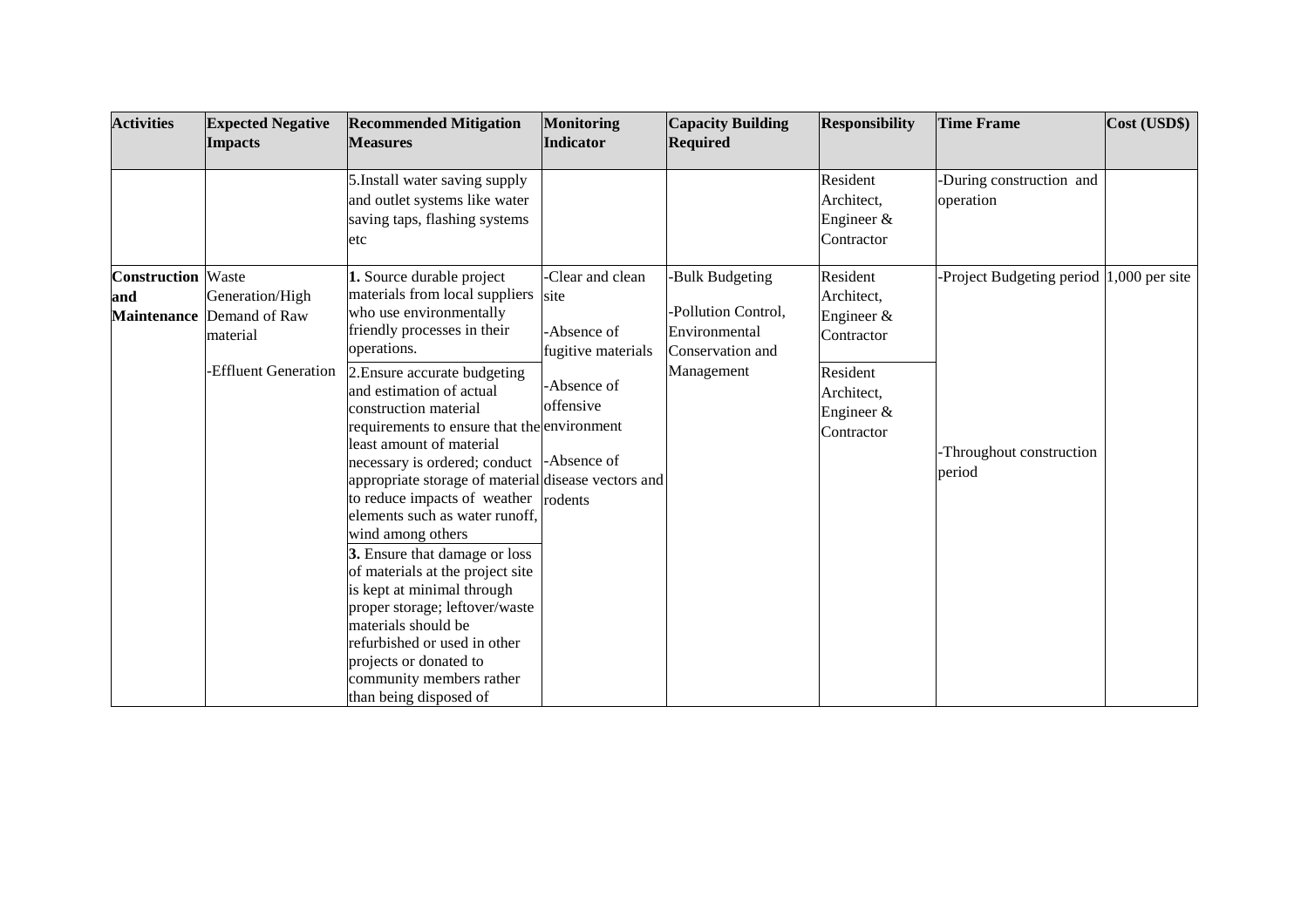| <b>Activities</b>         | <b>Expected Negative</b><br><b>Impacts</b> | <b>Recommended Mitigation</b><br><b>Measures</b>                                                                                                                                                                                                 | <b>Monitoring</b><br><b>Indicator</b> | <b>Capacity Building</b><br><b>Required</b>                                                                                                                                               | <b>Responsibility</b>                                | <b>Time Frame</b>                                 | Cost (USD\$)             |
|---------------------------|--------------------------------------------|--------------------------------------------------------------------------------------------------------------------------------------------------------------------------------------------------------------------------------------------------|---------------------------------------|-------------------------------------------------------------------------------------------------------------------------------------------------------------------------------------------|------------------------------------------------------|---------------------------------------------------|--------------------------|
|                           |                                            | 4. Provide sanitary waste<br>handling facilities in form of<br>skips, bins, mobile toilet<br>facilities; control aquatic and<br>soil pollution                                                                                                   |                                       |                                                                                                                                                                                           | Resident<br>Architect,<br>Engineer $&$<br>Contractor |                                                   | As per project<br>budget |
| <b>Construction</b>       |                                            | 5. Construction liquid waste<br>should be channeled through<br>sedimentation pools and the<br>clean water generated be<br>reused                                                                                                                 |                                       |                                                                                                                                                                                           | Resident<br>Architect,<br>Engineer $&$<br>Contractor |                                                   | As per project<br>budget |
| and<br><b>Maintenance</b> |                                            | 6. Use of an integrated solid<br>waste management system<br>hierarchy of options: 1.<br>Source reduction 2. Recycling<br>3. Composting and reuse 4.<br>Combustion 5. Sanitary land<br>filling; and conduct training<br>among workers on the same |                                       | <b>Bulk Budgeting-</b><br>Pollution Control,<br><b>Environmental</b><br>Conservation and<br>Management Waste<br><b>Management Strategy</b><br>Waste Management<br>Regulations, Polices or | Resident<br>Architect,<br>Engineer $&$<br>Contractor | -Throughout construction As per project<br>period | budget                   |
|                           |                                            | . Engage registered waste<br>disposal company to handle<br>sanitary and solid waste                                                                                                                                                              |                                       | Guidelines                                                                                                                                                                                | Resident<br>Architect,<br>Engineer $&$<br>Contractor | As required                                       | As per project<br>budget |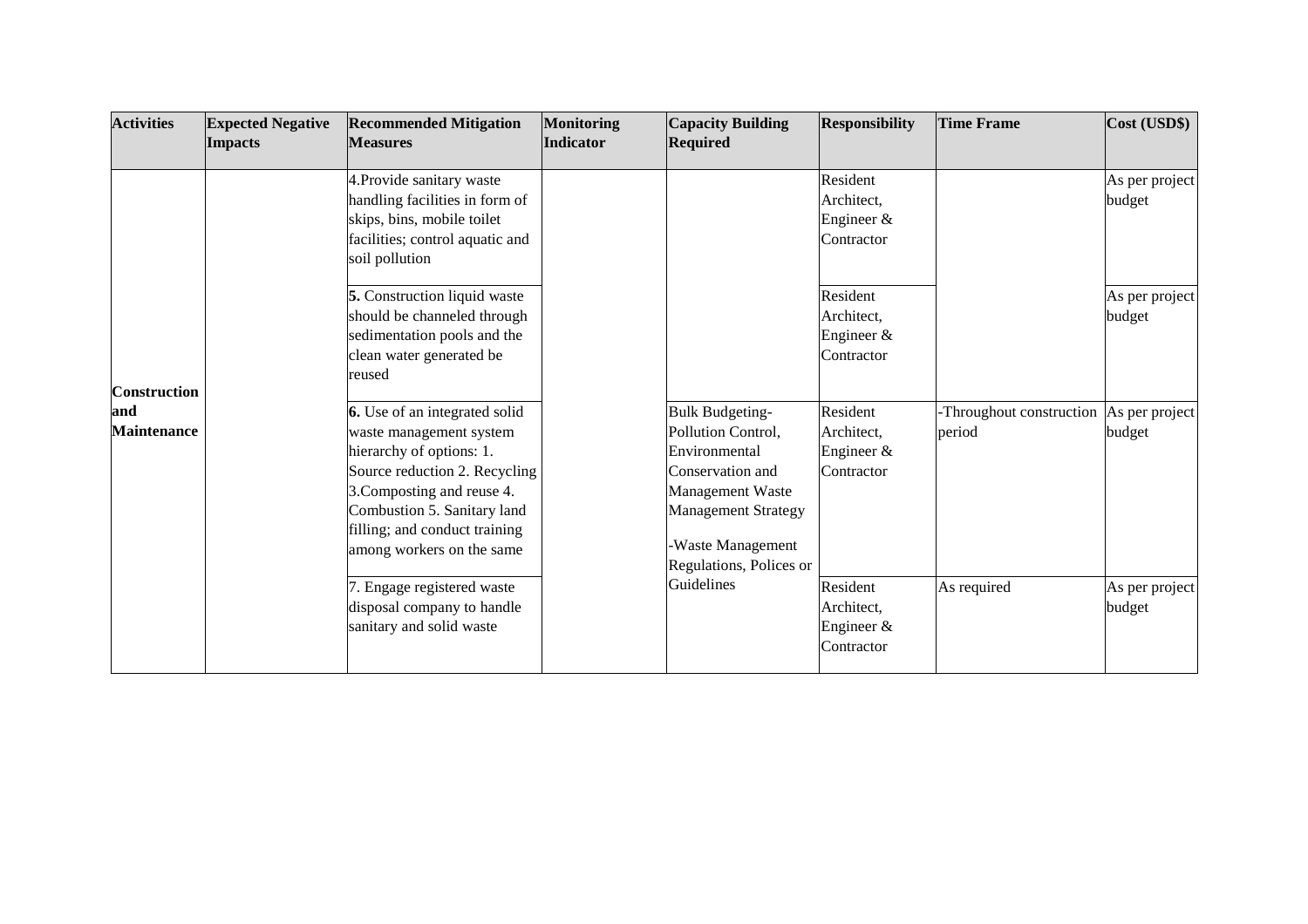| <b>Activities</b>                         | <b>Expected Negative</b><br><b>Impacts</b>                                                                                                                                                                                                                                                                             | <b>Recommended Mitigation</b><br><b>Measures</b>                                                                                                                                                                                                                                                                                                                                                                                                         | <b>Monitoring</b><br>Indicator                                                              | <b>Capacity Building</b><br><b>Required</b>                                                                                                              | <b>Responsibility</b>                                                                                         | <b>Time Frame</b>                                                        | Cost (USD\$)                                         |
|-------------------------------------------|------------------------------------------------------------------------------------------------------------------------------------------------------------------------------------------------------------------------------------------------------------------------------------------------------------------------|----------------------------------------------------------------------------------------------------------------------------------------------------------------------------------------------------------------------------------------------------------------------------------------------------------------------------------------------------------------------------------------------------------------------------------------------------------|---------------------------------------------------------------------------------------------|----------------------------------------------------------------------------------------------------------------------------------------------------------|---------------------------------------------------------------------------------------------------------------|--------------------------------------------------------------------------|------------------------------------------------------|
| <b>Construction</b><br>and<br>maintenance | Degradation of air<br>quality and ambient<br>noise due to<br>excavations<br>operations<br>Degradation of air<br>quality by vehicles<br>emissions and dust<br>during excavation<br>operations<br>Interference with<br>neighbours due to<br>excessive and<br>destructive noise<br>Increased impact on<br>global warming, | . Operate equipments<br>equipped with air pollution<br>control gadgets and those<br>maintained periodically to<br>minimize exhaust emissions<br>and noise.<br>2. Insulate noisy machines as<br>work and other related<br>construction activities will be<br>undertaken in public areas<br>with high human movement<br>and other sensitive areas like<br>dispensaries, schools etc<br>3. Conduct dust palliation<br>especially on the motorized<br>tracks | -No public<br>complaints<br>-Clean ambient air<br>-Absence of<br>evolved dust<br>vegetation | Driving techniques to<br>reduce emissions such<br>as noise, dust and<br>exhaust fumes<br>Noise abatement<br>techniques for<br>machines and<br>equipments | Resident<br>Architect,<br>Engineer $\&$<br>Contractor<br>Resident<br>Architect,<br>Engineer $&$<br>Contractor | -Throughout construction<br>period<br>-Throughout construction<br>period | As per project<br>budget<br>As per project<br>budget |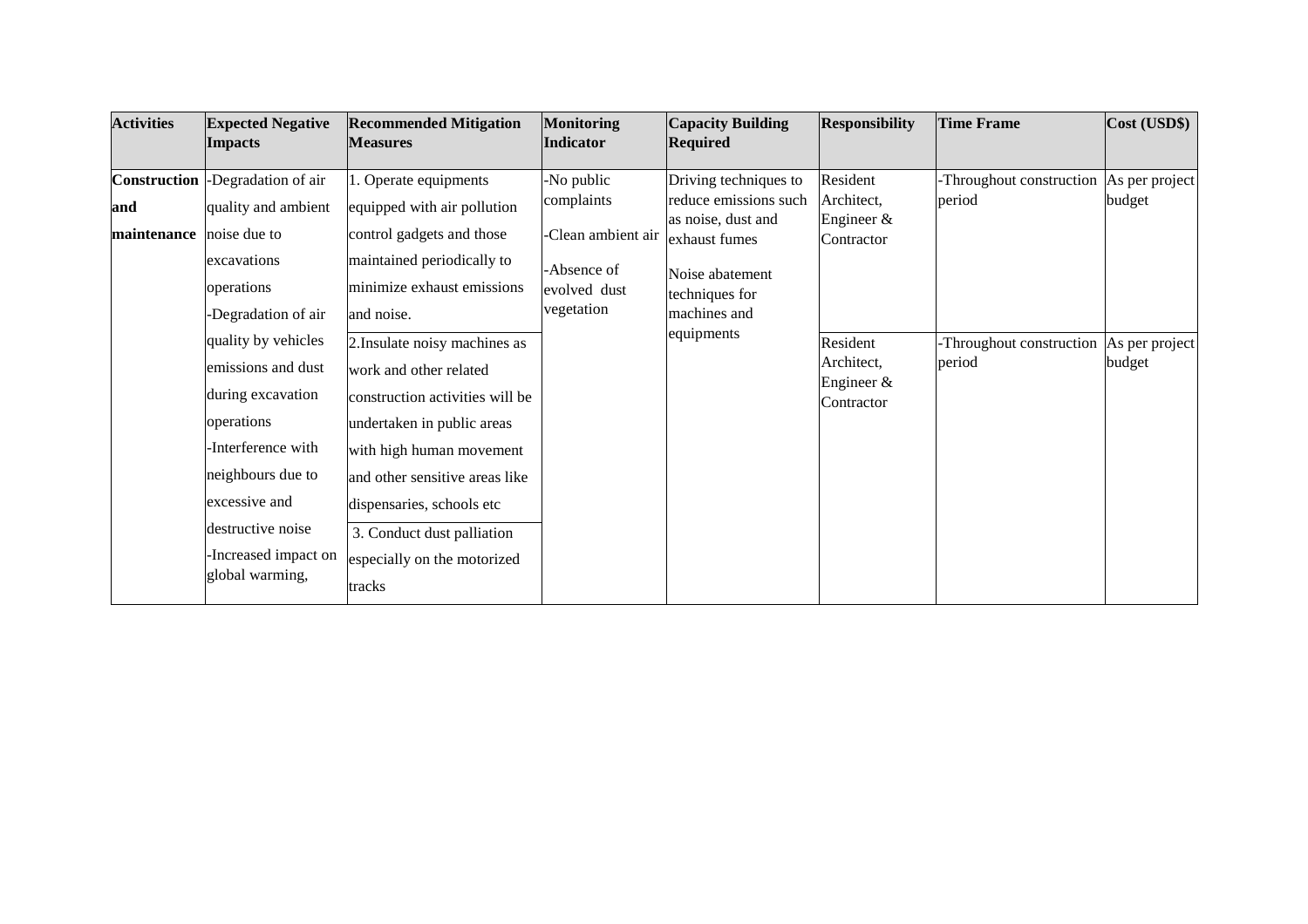| <b>Activities</b>                         | <b>Expected Negative</b><br><b>Impacts</b>                                                                                                                                                        | <b>Recommended Mitigation</b><br><b>Measures</b>                                                                                                                                                                                                                                                                                                                                                  | <b>Monitoring</b><br><b>Indicator</b>                                                                                                    | <b>Capacity Building</b><br><b>Required</b>                                                                                      | <b>Responsibility</b>                                                                   | <b>Time Frame</b>                                           | Cost (USD\$)             |
|-------------------------------------------|---------------------------------------------------------------------------------------------------------------------------------------------------------------------------------------------------|---------------------------------------------------------------------------------------------------------------------------------------------------------------------------------------------------------------------------------------------------------------------------------------------------------------------------------------------------------------------------------------------------|------------------------------------------------------------------------------------------------------------------------------------------|----------------------------------------------------------------------------------------------------------------------------------|-----------------------------------------------------------------------------------------|-------------------------------------------------------------|--------------------------|
|                                           | ozone depletion and<br>acid rain                                                                                                                                                                  | 4.Develop<br>mechanism<br>calculating<br>project<br>prints/equivalents<br>programmes of balancing the<br>impacts like tree planting, use<br>of cleaner fuels like solar,<br>wind, biodiesel in order to<br>reduce impact on<br>global<br>warming                                                                                                                                                  | of-Clean ambient air<br>carbon - Improved micro-<br>and climate                                                                          | Carbon sequestration                                                                                                             | Environmental<br>Officer (EO),<br>Resident<br>Architect,<br>Engineer $\&$<br>Contractor | As required by project                                      | As per project<br>budget |
| <b>Construction</b><br>and<br>maintenance | Concerns<br>-Migration<br>Communicable<br>diseases<br>-Resources<br>competition<br>Loss of<br>heritage<br>Accidental<br>mainly <sub>to</sub><br>property<br>neighbouring houses<br>-Gender equity | -Social and Economic 1. Conduct continuous public - No public<br>and<br>awareness<br>participation throughout the<br>project lifespan to discuss <sup>-Number of</sup><br>contentious issues<br>cultural <sup>2.</sup> Communicate<br>community<br>to<br>progress<br>destruction of private members and alert on sections - Number of new<br>be develop to reduce<br>destruction and interference | encourage complaints/positive<br>remarks on project<br>accidents<br>project - Changes in living<br>standards.<br>residents<br>-Number of | -Public awareness-<br><b>Information Education</b><br>and Communication<br>(IEC) programmes on<br>the projects social<br>impacts | EO and Social<br>Expert                                                                 | Continuously during<br>construction and<br>operation period | As per project<br>budget |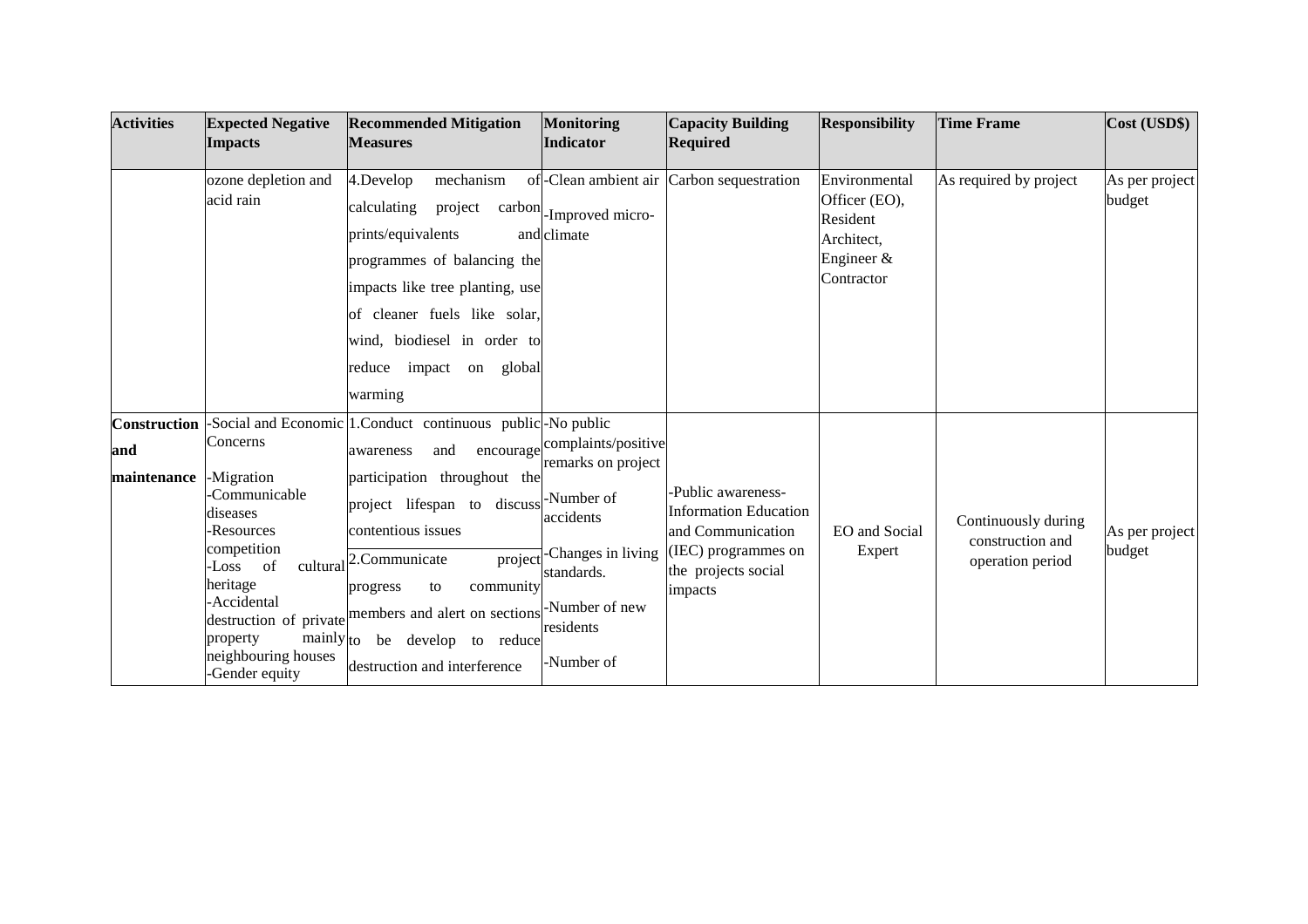| <b>Activities</b>          | <b>Expected Negative</b><br><b>Impacts</b>                                                                                                                                                          | <b>Recommended Mitigation</b><br><b>Measures</b>                                                                                                                                                                                                                                                                                                                           | <b>Monitoring</b><br>Indicator                                                                                                  | <b>Capacity Building</b><br><b>Required</b> | <b>Responsibility</b>                                                                    | <b>Time Frame</b>                                       | Cost (USD\$)             |
|----------------------------|-----------------------------------------------------------------------------------------------------------------------------------------------------------------------------------------------------|----------------------------------------------------------------------------------------------------------------------------------------------------------------------------------------------------------------------------------------------------------------------------------------------------------------------------------------------------------------------------|---------------------------------------------------------------------------------------------------------------------------------|---------------------------------------------|------------------------------------------------------------------------------------------|---------------------------------------------------------|--------------------------|
|                            | <b>Interference</b><br>flow<br>traffic<br>roads                                                                                                                                                     | with 3. Functional rerouting of contaminated<br>along traffic coupled with shortened diseases<br>period of disturbance. Micro--Number of<br>tunneling for major road women<br>crossings<br>4. Accord<br>local<br>community<br>employment<br>and<br>as a priority; project area<br>opportunity<br>Where possible offer women<br>employment<br>equal<br>opportunities as men | participating in the<br>project<br>Presence of social<br>business workers in the                                                |                                             |                                                                                          |                                                         |                          |
|                            | 5.Implement HIV/AIDS and<br>other communicable diseases<br>programmes in conjunction<br>with the relevant ministries<br>6. Establish labour camps at<br>reasonable<br>distance<br>from<br>villages. |                                                                                                                                                                                                                                                                                                                                                                            | Public awareness-<br><b>Information Education</b><br>and Communication<br>(IEC) programmes on<br>the projects social<br>impacts | EO and Social<br>Expert<br>RE, Contractor,  | Continuously during<br>construction and<br>operation period<br>Inception of construction | As per project<br>budget                                |                          |
|                            |                                                                                                                                                                                                     |                                                                                                                                                                                                                                                                                                                                                                            |                                                                                                                                 |                                             | <b>EO</b> and Social<br>Expert                                                           |                                                         |                          |
| <b>Construction</b><br>and | -Occupation/public<br>Health<br>&                                                                                                                                                                   | 1. Complying with work place-Number of<br>Safety legal requirements<br>Concerns Injuries and of competent work force                                                                                                                                                                                                                                                       | accidents<br>Number of sick-                                                                                                    | <b>OHS</b> Training                         | Resident<br>Engineer,<br>Contractor OHSO operation period(<br>and EO                     | Continuously during<br>construction and<br>maintenance) | As per project<br>budget |